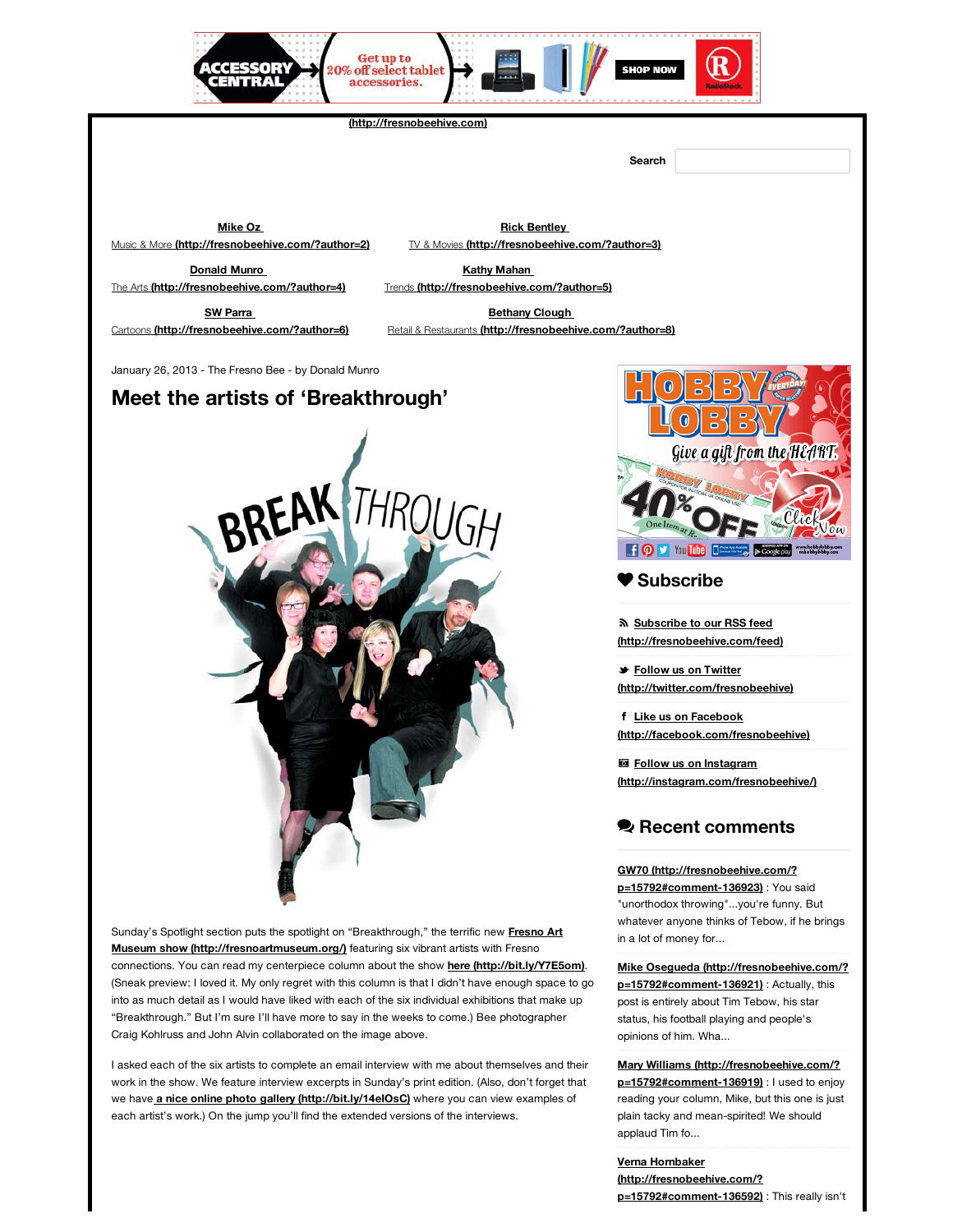

# **LESLIE BATTY**

**Current city**: Fresno/Clovis – residence in Clovis, studio in Fresno.

**Connection to Fresno or the Valley:** I was born in Fresno and have lived here for most of my life. Some of both my parents' families of seamstresses, artists, and school teachers have lived in Fresno or the Fresno area for several generations.

**Age**: a state of mind.

**Genre:** Painting, mixed media.

**Biggest career break to date:** There is no moment I would call a "big career break" but a steady progression of small breaks and a lot of work. Obtaining my studio in 2010 gave me access to an established gallery and a work space – a little room where I could create my big ideas.

**Why you think your art stands out:** I don't think of my art as standing-out; it is simply one voice in a visual conversation happening around us. For me, the large scale of life-size artwork evokes a psychological as well as a physiological response. Your whole body is mirrored by the work and included in its space.

**In terms of career, where do you hope to be in 5 years?** I hope to be creating more work than I am now and experimenting with new ideas, however and wherever that may be.

**Brief description of your work in the exhibition:** Much of my work is large figurative painting and collage. Exploring the construction of feminine identity in Western society, my work presents dress-making as a metaphor, fairytale figures, language and art history references that are familiar and yet unusual in context and their relationships to one another.

**Website:** www.lesliebatty.com

————————————————————————————————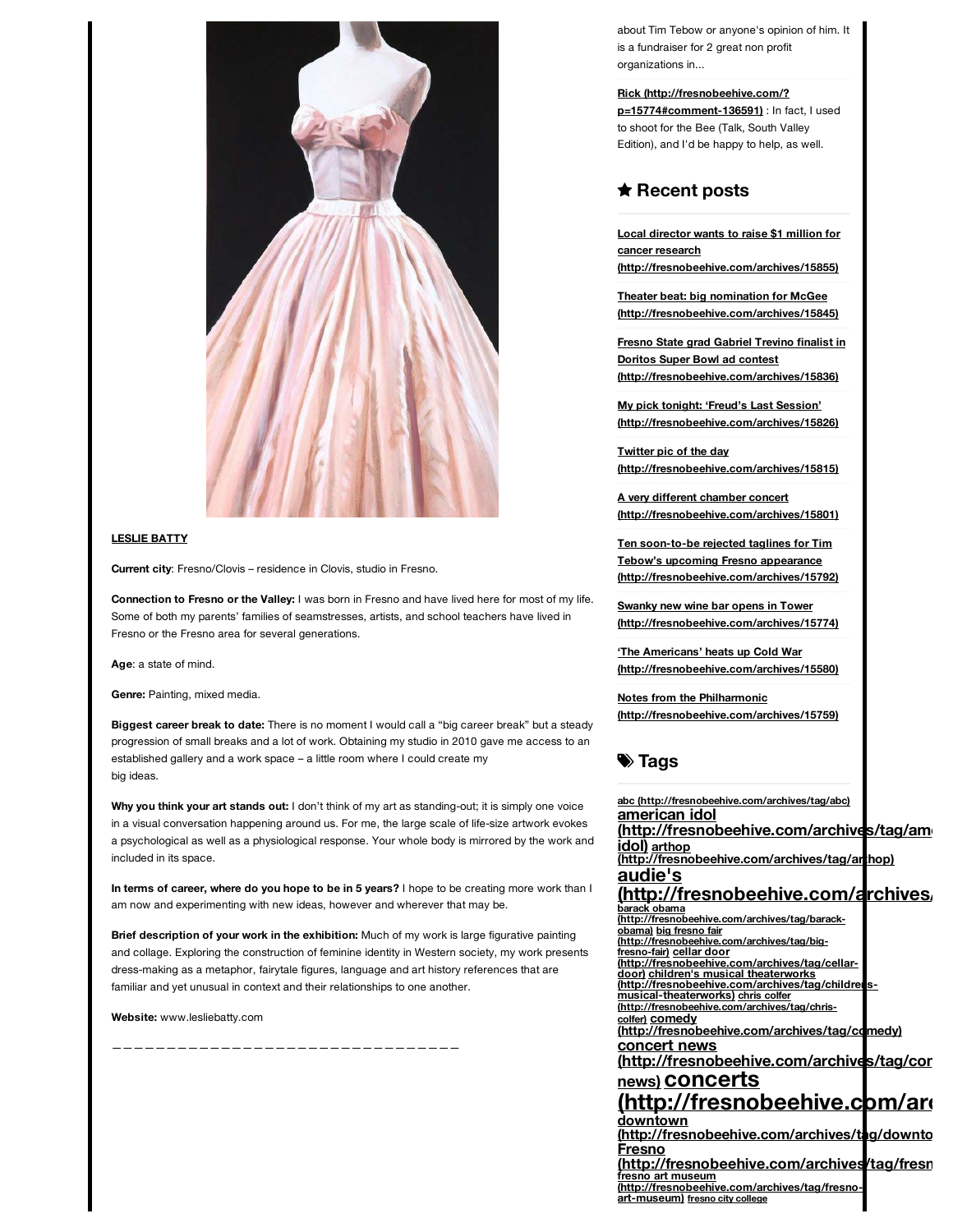

## **CALEB DUARTE PIÑON**

**Current city:** San Cristobal De Las Casas, Chiapas, Mexico

**Connection to Fresno or the Valley:** As a family, in 1981, we moved from the border town of Nogales, Mexico to Corcoran, Calif., to work the cotton fields. After high school Istudied at Fresno City College with some great artist educators before heading out to San Francisco and Chicago to continue my studies.

**Age:** 35.

**Genre**: mixed media and social sculpture.

**Biggest career break to date:** I don't see art as a career path. There are many living working artists that just create and live art as life. Sociologist Erich Fromm notes, "No great radical idea can survive unless it is embodied in individuals where lives are the message." Artists are imagining and creating alternatives to a dominant culture that has a strong grasp on cultural and individual expression. The Valley is a great example of this kind of cultural suffocation driven by a consumer materialistic car culture. We also live in a career-driven society where success is measured by standards not set by one's own search for happiness or by personal enlightenment but rather by a violent economic system. I think artists, cultural promoters and educators create in order to seek out moments for critical thought.

**Why you think your art stands out:** Lately the work I have been investigating is collaborative community performances. That is to say that the work is integrated in the way of life of different disenfranchised communities that are building their own alternatives to the capitalist system. Here we present a problem and act it out in sometimes a two-week workshop. This work stands out because they take a position within the public realm to challenge society's notions of Normality.

**In terms of career, where do you hope to be in 5 years?** I'm the co-founder and director of an experimental art space in Chiapas, Mexico. We work with a large variety of communities. From working children to political prisoners to contemporary theater groups. I would like eventually to work in places like Palestine or refugee camps in Lebanon or with in communities in Fresno. I think it's a time where the work needs to be explored on the ground and outside the artist studio.

**Brief description of your work in the exhibition:** This piece is a 12 by 6 foot slab of dirt protruding from the wall and floating. There is a live human figure, a local Chicano artist by the name of Arturo Villanueva standing inside the earth holding the weight of the slab. (Only on opening night of the exhibition.) I wanted to show the body in resistance against architectural tensions as a reflection to a breaking point that society will have to soon confront.

———————————————————————

.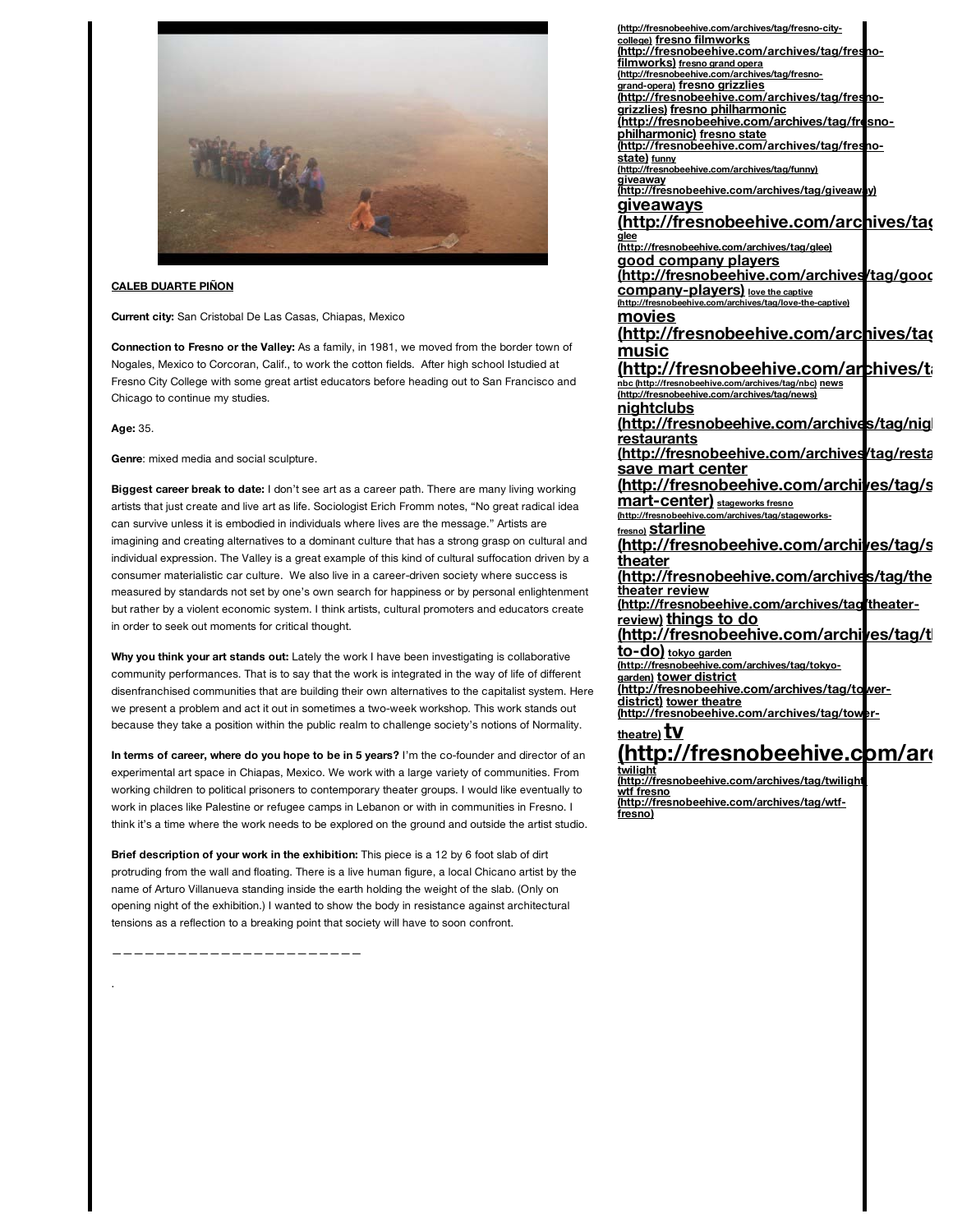![](_page_3_Picture_0.jpeg)

# **LAURA GOLDSTONE**

**Current city:** The ever-beautiful Portland, OR. I wanted to live in a place that would be kind to my body and my creativity.

**Connection to Fresno or the Valley:** I grew up in Selma. Here's a list of valley things that never leave me; sun-pounded colors, the sound of frogs in canals, 1 am train whistles, foggy day schedules, the smell of water hitting the soil in the orchards on summer nights, and the Blossom Trail's expansive colors.

**Age:** I was born the day after Mt. Saint Helen's erupted in 1980. You do the math.

**Genre:** That's for the critics to sort out when I die.

**Biggest career break to date:** For me, art is a vocation. The big breaks are about the ability to express and are as small as arranging your tools or as large as exhibiting in a public space. It's a matter of perspective. So far, my biggest career break would have to be unemployment; it did wonders for my creative life.

**Why you think your art stands out:** I don't, I just strive to get the ideas that I find intriguing out of my head or sketchbook and into physical form.

**In terms of career, where do you hope to be in 5 years?** Exactly where I am right now. Being self-employed gives me the freedom to noodle around with new mediums and ideas and the time to witness my works growth.

**Brief description of your work in the exhibition**: The title is "Hush," and I think of it as a fragment from a haunting dream that has become real and is slowly fading. Physically, it is thousands of leaves, hand stitched into a blanket-like structure that is suspended and slowly deteriorating.

**Website:** I don't update the site too often, but it's **www.lauragoldstone.com (http://www.lauragoldstone.com/)** [and if you want to see what my life really](http://www.lauragoldstone.com/) consists of you can visit my blog, just google Papersledgehammer.

——————————————————————————————————–

![](_page_3_Picture_11.jpeg)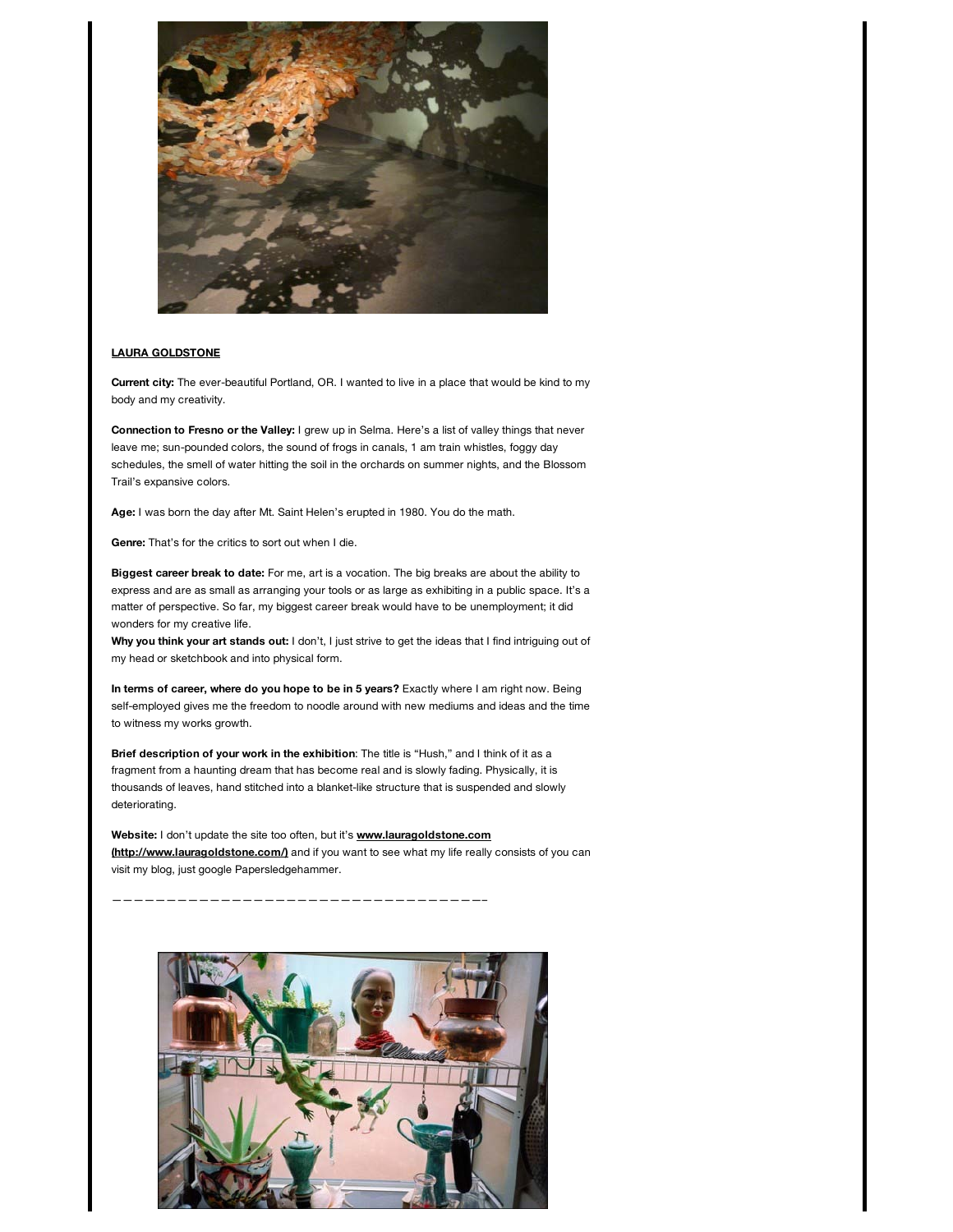#### **TERRANCE REIMER**

**Current city:** North Fork — "The Exact Center of California"

**Connection to Fresno or the Valley:** Upon moving to California from the Midwest in 1999, the Central Valley, and particularly, Fresno welcomed me with open arms as a wayward artistic refugee.

**Age:** Old enough to know better.

#### **Genre:** photography.

**Biggest career break to date:** In addition to this interview with the Fresno Bee, my photograph "Karaoke Night" was acquired by the Santa Barbara Museum of Art for inclusion in the 'Portrayal/Betrayal' photography exhibition in 2012. Surreal to see my work hanging with several of my photography heroes: Henri Cartier-Bresson, Paul Strand, W. Eugene Smith, Diane Arbus.

**Why you think your art stands out:** I really don't know if my art stands out or not. I presently make pictures purely as a means of personal expression of life lived. This quote taken from the essay, "Photography and Meaning" written by Todd Roeth, resonates with my photographic intent: "So when I speak of photography I mean it personally. Photography is to me, above all else, biography. It is a record of where I was present, an active pursuit of understanding the world as I encountered it. Photography is paying reverence, and understanding. The images are a receipt of perhaps the only thing money cannot buy —Time — my time, my biography."

## Full essay: **http://www.nightfox.es/photography-and-meaning-the-tumblr-blues/ [\(http://www.nightfox.es/photography-and-meaning-the-tumblr-blues/\)](http://www.nightfox.es/photography-and-meaning-the-tumblr-blues/)**

**In terms of career, where do you hope to be in 5 years?** The plan is to be dividing my creative time in Europe and California.

**Brief description of your work in the exhibition:** Let's pretend this is a 'tweet' about random descriptions inspired by those commenting about my pictures in this exhibition. A few of the words following the hashtags may include: humorous, candid, clever, ironic, delightful, tender, mysterious, provocative, intriguing, thoughtful, engaging and most likely, colorful.

## Website: **www.terrancereimer.com**

**[\(http://www.terrancereimer.com/\)](http://www.terrancereimer.com/)**. Blog: **[www.reimerstuff.com \(http://www.reimerstuff.com/\)](http://www.reimerstuff.com/)**

——————————————————————————————-

# **NIGEL ROBERTSON**

**Current city:** Fresyes

**Connection to Fresno:** I grew up here. My family moved here 27 years ago from Yosemite.

**Genre:** Plein Air Landscape Painting.

**Biggest career break to date:** My last Fresno Art Museum Show in 2007, and after that I went to the Florence Academy of Art in Florence, Italy (2009-2011) I believe that was the greatest experience of my life living in the city that was the birth place of the renaissance. Every day was an adventure. I went to every museum and art show possible on weekends. I went to the Pitti Palace almost every other weekend, and the Uffizi Galley which both contain many great italian masterpieces. I saw the Caravaggio Retrospective show in Rome.

**Why you think your art stands out:** Its not my intention to stand out. Im more concerned with being honest in my depiction of nature. My work is just a simple explanation of events that have unfolded before me, free of mystery, and pretention. Everyone wants to be an artist and so few want to learn to draw. Even If I could perfectly reproduce the effects of nature in a painting, I still would not be close.

**In terms of career, where do you hope to be in 5 years?** I have so many plans and dreams. Talk is cheap. We will just have to wait and see.

**Brief description of your work in the exhibition:** This is what happens after I get cooped up in a dark tennebrist studio for two years. It was like seeing the world from a new pair of eyes. This show is the result of an incredible experience.

#### **Website**: www.nigelrobertson.com

————————————————————————————